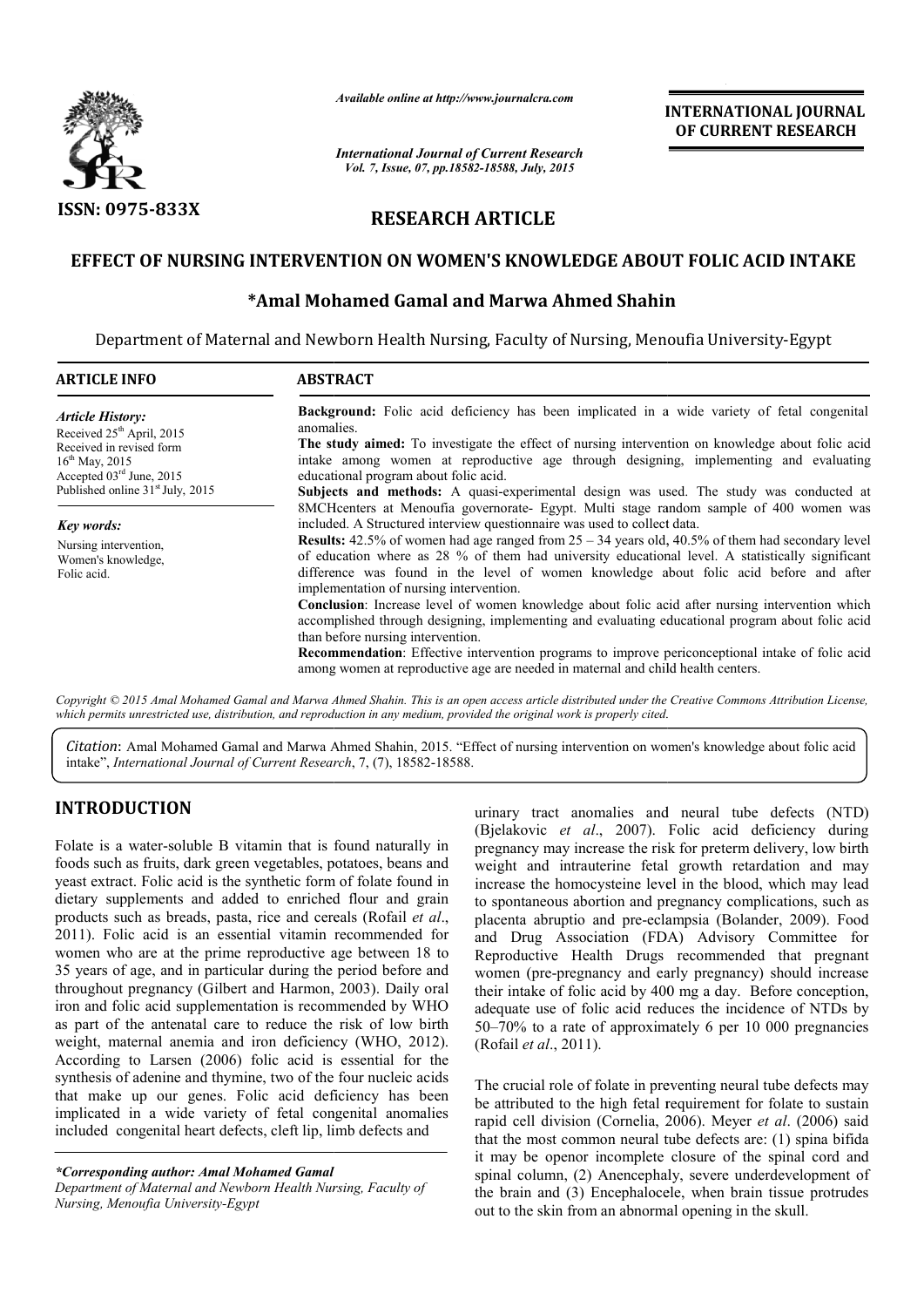All of these defects occur during the first 28 days of pregnancy usually before a woman even knows she is pregnant. That is why it is so important for all women of childbearing age to get enough folic acid — not just those who are planning to become pregnant. Only 50% of pregnancies are planned, so any woman who could become pregnant should make sure she is getting enough folic acid. The use of FA supplements beyond the first 3 months is also of relevance, because FA use during pregnancy could have a beneficial effect on other adverse birth outcomes besides NTDs (Roy, 2006).

#### **Significance of study**

The nutritional intake and its assessment have changed rapidly over past two decades. But initial focus is on pregnant women towards consequences of malnutrition to deficiency disorders. Neural tube defects (NTDs) are among the most common birth defects, contributing not only to infant mortality but also serious disability. About 50 to 80% of these defects can be prevented if a woman consumes sufficient folic acid daily before conception and throughout first trimester of her pregnancy (Wilson *et al*., 2007). Assessment of the knowledge gained is a first step in the prevention of serious deficiency complications (Bashaier, 2013).

The provision of information on the benefits and correct period of assumption of folic acid is associated with better knowledge and with its increasing use (Laura, 2014). A relevant method for transmitting information to the general population about the benefits of daily folic acid supplementation is through health care providers (West, 2009). Although, many studies have been conducted throughout the world to assess the knowledge regarding use of folic acid among women. Most of these showed there was a lack of knowledge about folic acid and its uses (Kurian, 2013). Also, as the research on folic acid and its use in Egypt especially in menoufia governorate is quite limited, the present study was conducted to increase level of women knowledge about of folic acid intake.

# **Aim of study**

This study aimed to investigate the effect of nursing intervention on knowledge about folicacid intake among women at reproductive age attending maternal and child health (MCH) centers in Menoufia governorate through designing , implementing and evaluating educational program about folic acid (meaning, benefits, foods containing folic acid, proper timing and dosage of folic acid and complications of folic acid deficiency).

#### **Hypothesis of the study**

To fulfill the aim of the present study the following hypothesis was used

**Hypothesis:** There will be an increase in level of women knowledge about folic acid (meaning, benefits, foods containing folic acid, proper timing and dosage of folic acid and complications of folic acid deficiency) after nursing intervention than before nursing intervention**.**

# **SUBJECTS AND METHODS**

#### **Research design**

Quasi-experimental design (pre-posttest) was used in this study

#### **Setting**

This study was carried out at eight maternal and child health centers at rural Menoufia governorate, Egypt.

#### **Sampling**

Multi stage random sample of four hundred women who had attended the study settings between September 2014toFebruary 2015 were selected. Women who were eligible to participate in this study fulfilled the following criteria

- 1. women aged 18-49 years (at reproductive age)
- 2. Had history of previous pregnancy
- 3. Not currently pregnant
- 4. Without chronic medical diseases such as pregnancy induced hyper tension and diabetes.

#### **Sample size**

The sample size was estimated to determine level of women knowledge about folic acid; prevalence 25% or more with 5% absolute precision and 95% level of confidence. The Sample size was estimated using the following formula

Sample size:  $Z2$  PO/E2 = 400 women

#### **Data collection instrument**

#### **I-A Structured interview questionnaire**

It consisted of three parts; the first part entailed the self-report items such as age, education, occupation and residence, while the second part concerned with previous obstetric data as number of pregnancy, history of abortion, complications during pregnancy, second part also included data regarding pattern of folic acid intake during previous pregnancy, while third part included assessment questionnaire about knowledge of women regarding folic acid intake(pre-posttest)

**Knowledge scoring**: it ranged from 0-(all wrong answers) to 100(all correct answer). The total score was categorized into four main categories:

- 1. Lack of knowledge (zero)
- 2. Low level of Knowledge (less than50).
- 3. Intermediate level of Knowledge (50-75).
- 4. High level of Knowledge (>75).

#### **Validity and Reliability**

Validity of the instrument was determined by experts (1 professor at obstetric department, Faculty of Medicine, Menoufia university and 1 professor at Maternal and Neonatal Health Nursing Department, Faculty of Nursing, Menoufia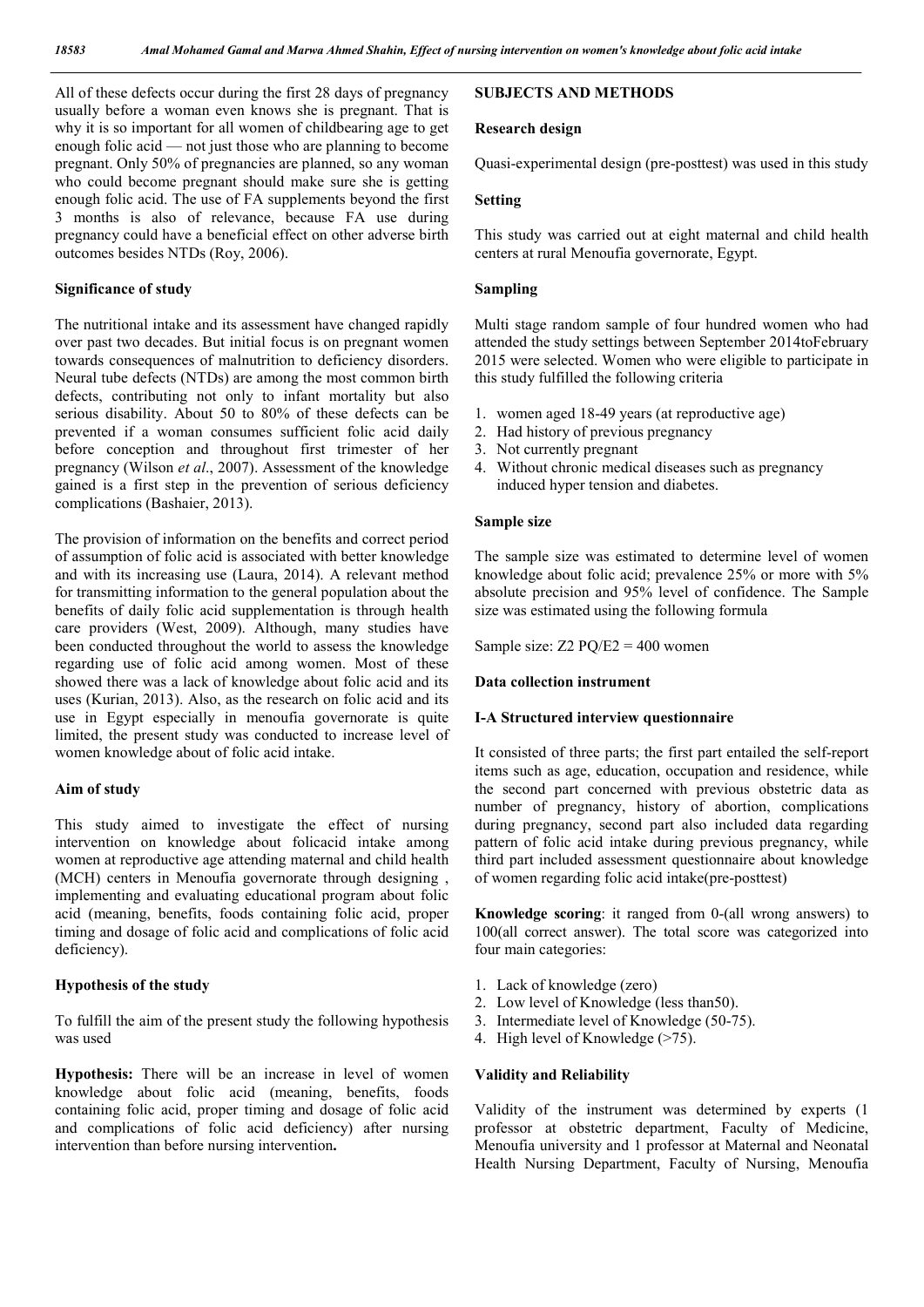University) who reviewed the instrument and judged it to measure what it intended to measure (face validity). Experts were also asked to judge the items for their adequacy (content validity). Reliability was assessed by applying the instrument to40 women twice with an interval. The 40 women were excluded from the main sample.

## **Piloting the instrument**

It was conducted to test feasibility and applicability of the instrument and maneuver of interventions, it was also used to estimate the time needed to collect the data. It was conducted on a sample of 10% of total sample (40 women at reproductive age). They were excluded from the main sample. The results of piloting were used to finalize the instrument and schedule the field work time needed. Some changes were made to the data collection tool according to the opinion of professors and the findings of piloting.

# **Study Maneuver**

Eligible women were identified from M.C.H. centers. Field work was done three days per week to collect the data from 7 to 10 women daily who fulfilled the inclusion criteria. They were approached individually, and the purpose and procedures of the study were explained to them. All women informed that they have to attend educational session that lasts from 30 to 40 minutes. Only those who gave an oral informed consent were recruited in the sample.

### **Interviewing**

An individualized interview was carried out for each subject in the study. The aim of the study was explained to the woman in a simple way. Then the investigators started data collection about sociodemographic characteristics, obstetric history, pattern of folic acid intake at previous pregnancy, women knowledge regarding folic acid (pretest) and source of women's knowledge. Data collection lasted about 15 minutes, then the investigators presented educational session about folic acid (meaning of folic acid , foods containing folic acid, benefits of folic acid, appropriate time and dose of folic acid, complications of folic acid deficiency) assisted by a booklet.

### **Outlines**

- Meaning of folic acid
- Importance of folic acid during pregnancy
- Correct time, dose of folic acid intake
- Types of food containing folic acid
- Complications of folic acid deficiency

# **By the end of these educational sessions, women will be able to**

### **Knowledge and understanding**

- Explain the term of folic acid.
- Identify the benefits of folic acid.
- Determine the proper timing, dose for folic acid intake.
- List complications of folic acid deficiency

## **Intellectual skills**

 Differentiate between intake of folic acid and intake of iron.

### **Professional and practical skills**

Take folic acid with appropriate dosage at appropriate time.

## **General and transferable skills**

• Communicate effectively with other women to give advice about folic acid.

# **Evaluation phase**

The investigators assessed women knowledge regarding folic acid after educational session (Posttest) then after 3 months of data collection (follow up test).

### **Ethical considerations**

A necessary approval from Maternal and child health centers was taken after issuing an official letter from the dean of Faculty of Nursing, Menoufia University. An informed consent to participate in the current study was taken after the purpose of the study was clearly explained to each woman. Confidentiality of obtained personal data, as well as respect of participants' privacy was totally ensured. A summary of the intervention was explained to each woman before volunteering to participate in the study and women were informed that they can withdraw from the study at any time. No invasive procedure was required.

### **Statistical analysis**

The data collected were tabulated and analyzed by SPSS (statistical package for social sciences) statistical package version 20 on IBM compatible computer. Qualitative data were expressed as number and percentage (No & %) and analyzed by applying chi-square test.

# **RESULTS**

Table  $(1)$  showed that women's age ranged from  $25 - 34$  years old (42.5%).

| Socio-demographic characteristics |                  | Frequency<br>$(N=400)$ | Percent<br>$\%$ |
|-----------------------------------|------------------|------------------------|-----------------|
|                                   | 18 > 25          | 140                    | 35              |
| Age                               | $25 - 34$        | 170                    | 42.5            |
|                                   | $<$ 34 - 49      | 90                     | 22.5            |
| <b>Education</b> level            | Illiterate       | 37                     | 9.25            |
|                                   | Read and write   | 35                     | 8.75            |
|                                   | Primary school   | 54                     | 13.5            |
|                                   | Secondary school | 162                    | 40.5            |
|                                   | University level | 112                    | 28              |
| Occupation                        | Worker           | 133                    | 33.25           |
|                                   | House wife       | 267                    | 66.75           |
| Residence                         | Rural            | 202                    | 49.2            |
|                                   | Urban            | 198                    | 50.8            |
|                                   | Enough           | 190                    | 47.5            |
| Income                            | Not enough       | 210                    | 52.5            |

#### **Table 1. The Frequency distribution pattern of the sociodemographic characteristics of the study group**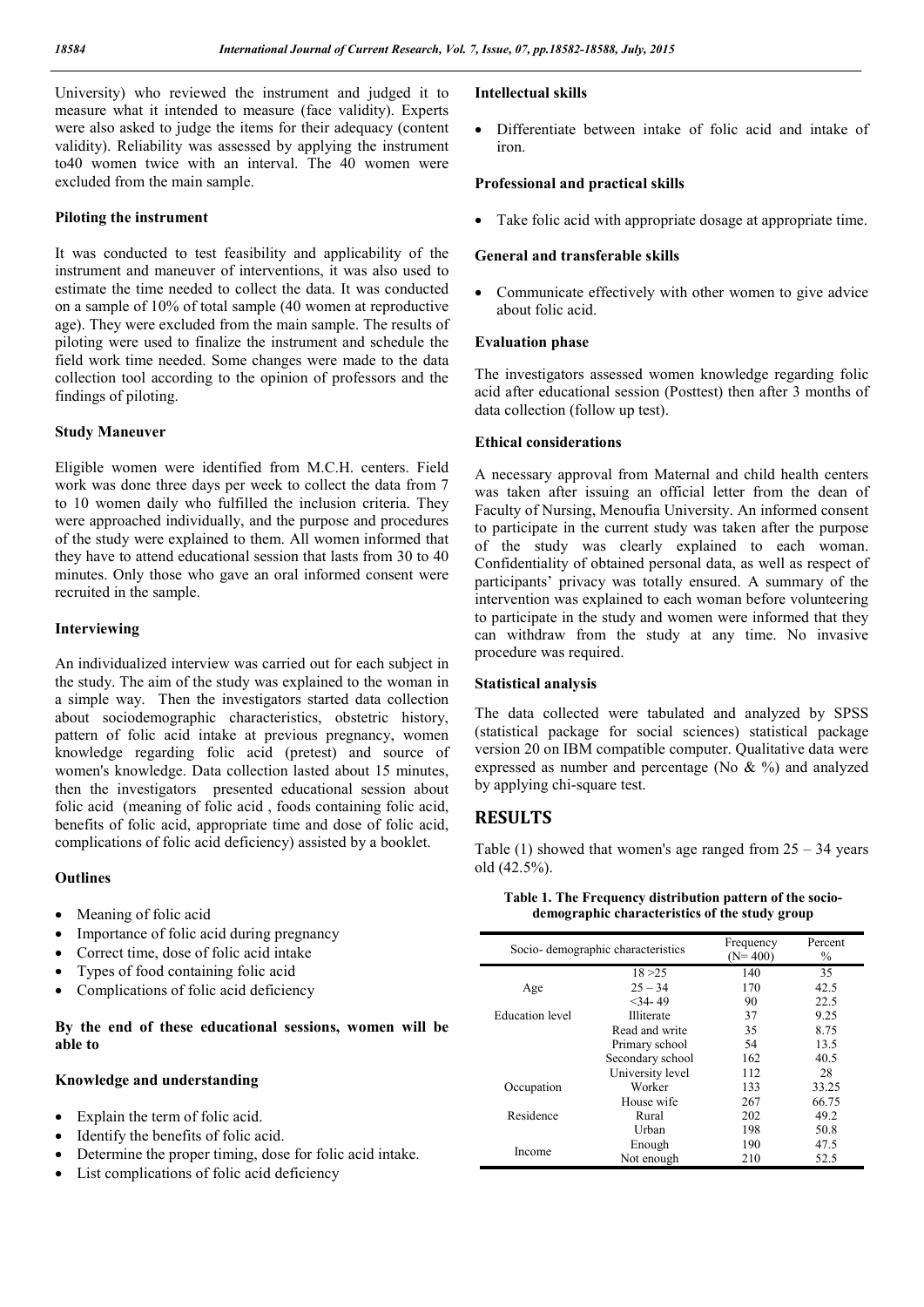| Obstetric history                                |                | Frequency $(N=400)$ | Percent % |
|--------------------------------------------------|----------------|---------------------|-----------|
| No of previous pregnancy                         |                | 184                 | 46        |
|                                                  | $\mathfrak{D}$ | 126                 | 31.5      |
|                                                  | 3 or more      | 90                  | 22.5      |
| Previous abortion                                | Present        | 71                  | 17.7      |
|                                                  | Absent         | 329                 | 82.3      |
| Congenital anomalies in previous pregnancy       | Present        | 38                  | 9.5       |
|                                                  | Absent         | 362                 | 90.5      |
| Fetal complications during previous pregnancy    | Present        | 45                  | 11.25     |
|                                                  | Absent         | 355                 | 88.75     |
| Maternal complications during previous pregnancy | Present        | 76                  | 19        |
|                                                  | Absent         | 324                 | 81        |
| Fetal complications during previous labor        | Present        | 63                  | 15.75     |
|                                                  | Absent         | 337                 | 84.52     |
| Maternal complications during previous labor     | Present        | 81                  | 20.25     |
|                                                  | Absent         | 319                 | 79.75     |

**Table 2. Frequency distribution pattern of the obstetric history of the study group**

The majority of studied women (40.5%) had secondary level of education where as 28 % of them had university educational level. 33.25% of studied women were workers mean while 66.75% of them were house wives. Studied women who lived in rural areas constituted 49.2% whereas those from urban areas were about 50%. About half of studied women (47.5%) did not have enough income mean while 52.5% of them have enough income. Table (2) showed that majority of the studied women (46%) had previous history of one pregnancy. The minority of them had history of previous abortion (17.7%), while about 82.3% had no history of previous abortion. Concerning congenital anomalies in previous pregnancy, 9.5% of studied women had congenital anomalies in previous pregnancy while 90.5% of them have no congenital anomalies in previous pregnancy. Regarding fetal complications during previous pregnancy 11.25 % of studied women had fetal complications during pregnancy and about 19 % of them had maternal complications during pregnancy. On the other hand, there was about 15.75% of women who had fetal complications during labor, and about 20.25% of them had maternal complications during labor. Table (3) showed that 51.75% of the studied women took folic acid in the previous pregnancy; 15 % at first month of pregnancy, 26% at first trimester and 7.5 % during all trimesters of pregnancy, also the table showed that 3.25% of studied women taken folic acid before conception mean while 48.25% of studied women did not take folic acid at all. Table (4) showed the information sources of knowledge about folic acid.

**Table 3. The frequency distribution of women according to different patterns of folic acid intake**

| Patterns of folic acid intake                | Frequency<br>$(N=400)$ | Percentage<br>$\frac{0}{0}$ |
|----------------------------------------------|------------------------|-----------------------------|
| Pre-conceptional folic acid intake           |                        | 3.25                        |
| During first month of previous pregnancy     | 60                     | 15                          |
| During first trimester of previous pregnancy | 104                    | 26                          |
| During all trimesters of previous pregnancy  | 30                     | 75                          |
| Not taken at all                             | 193                    | 18 75                       |

Nearly half of studied women (45.5%) had one information source. 23 % of studied women reported that physicians was the main source of information about folic acid. Women who had knowledge about folic acid from nurses were 9% while 4% of women had their knowledge from reading books and magazines. 4.5% of them had their knowledge from relatives and friends, but those who had their knowledge from media

were 5% of all women. Also, the same table showed that about 10% of studied women had more than one information source. Table (5) showed frequency distribution about knowledge of studied women about best source and benefits of folate (folic acid). Regarding women knowledge about best source of folate (folic acid), the table illustrated that 53.75% didn't know the best source of folate (folic acid) meanwhile 12.5, 8.75, 11.25, 2.5 of women were reported that the best sources were green leafy vegetables, fruits, fish, meat respectively.

**Table 4. Frequency distribution of information sources about folic acid knowledge among women of the study**

| Parameter           |                                | Frequency<br>$(N=400)$ | Percent<br>$\%$ |
|---------------------|--------------------------------|------------------------|-----------------|
| Information         | None                           | 177                    | 44.25           |
| sources about folic | Doctor                         | 92                     | 23              |
| acid knowledge      | Nurse                          | 36                     | 9               |
|                     | Reading books and<br>magazines | 16                     |                 |
|                     | Relatives and friends          | 18                     | 4.5             |
|                     | Media                          | 20                     | 5               |
|                     | More than one source           |                        | 10.25           |

**Table 5. The frequency distribution of women according to their knowledge of best source of folate (folic acid) intake and benefits of folic acid**

| Parameters                             |                                               | Frequency<br>$(N=400)$ | Percentage<br>$\frac{0}{0}$ |
|----------------------------------------|-----------------------------------------------|------------------------|-----------------------------|
| <b>Best</b><br>source                  | of Green Leafy Vegetables                     | 50                     | 12.5                        |
| folate (folic acid)                    | Fruits                                        | 35                     | 8.75                        |
| intake                                 | Fish                                          | 45                     | 11.25                       |
|                                        | Meat                                          | 45                     | 11.25                       |
|                                        | Milk                                          | 10                     | 2.5                         |
|                                        | Not know                                      | 215                    | 53.75                       |
| Benefits of folate<br>(folic)<br>acid) | congenital<br>Prevents<br>malformations       | 84                     | 21                          |
| intake                                 | Prevents miscarriage<br>Increase Fetal weight |                        | 17                          |
|                                        |                                               |                        | 15.75                       |
|                                        | Not know                                      | 185                    | 46.25                       |

Regarding women knowledge about benefits of folate (folic acid) intake 21%, 17%, 15.75% of them reported that folic acid prevents congenital malformation, miscarriage, increase fetal weight respectively meanwhile 46.25% reported that they didn't know benefits of folic acid intake. Table (6) showed that about 10% of women had high level of knowledge regarding meaning of folic acid at pretest mean while 37.25%, 31.75% of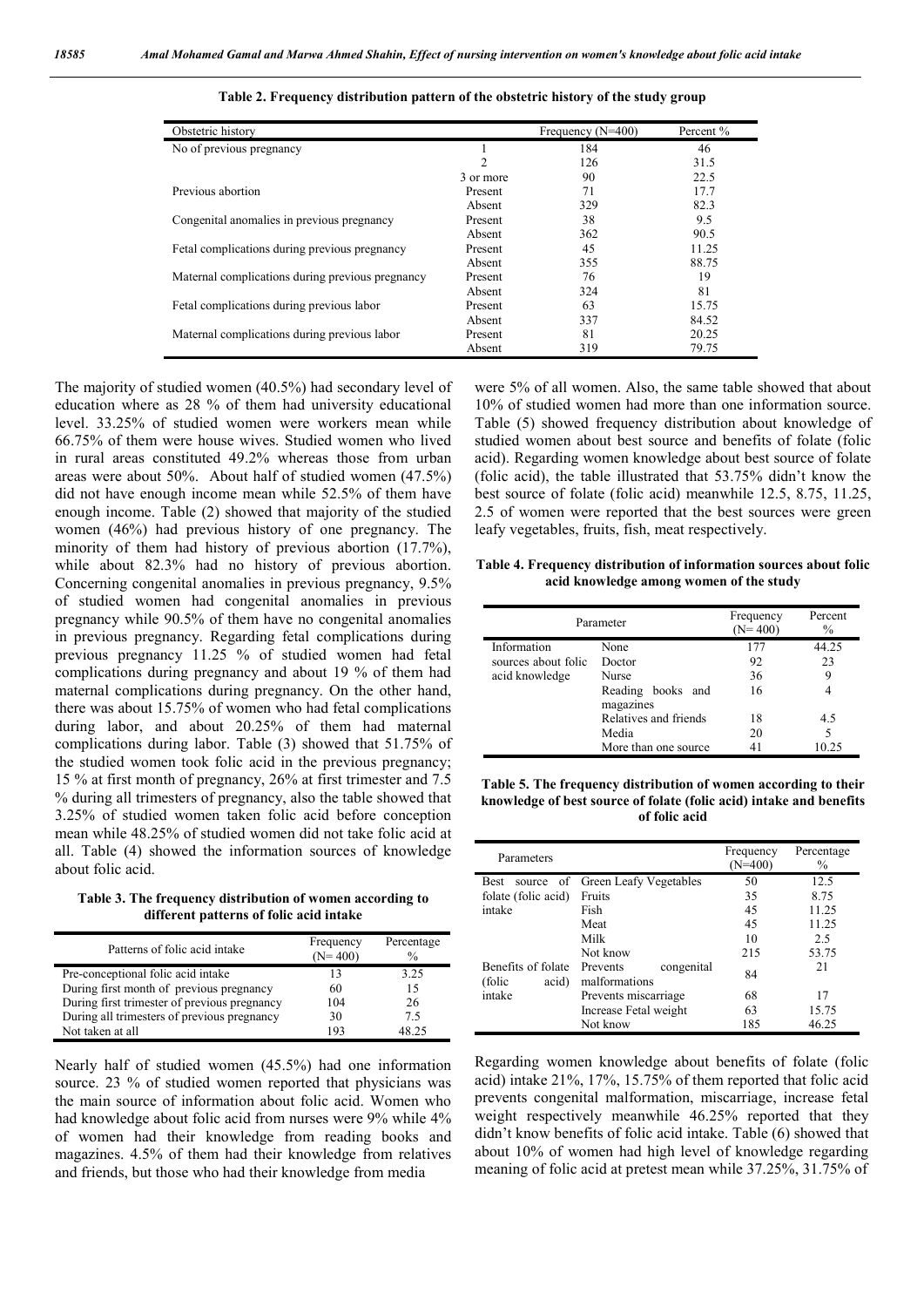| Knowledge parameters                                        |                   | Pretest |       | Post test |               | Follow up test |                  | $X^2$ | P      |
|-------------------------------------------------------------|-------------------|---------|-------|-----------|---------------|----------------|------------------|-------|--------|
|                                                             |                   | N       | $\%$  | N         | $\frac{0}{0}$ | N              | $\frac{0}{0}$    |       |        |
| Meaning of folic acid                                       | Lack of knowledge | 210     | 52.5  | 11        | 2.75          | 11             | 2.75             |       |        |
|                                                             | Low level         | 100     | 25    | 94        | 23.5          | 137            | 34.25            |       |        |
|                                                             | Intermediate      | 50      | 12.5  | 146       | 36.5          | 125            | 31.25            | 47.44 | < 0.05 |
|                                                             | High level        | 40      | 10    | 149       | 37.25         | 127            | 31.75            |       |        |
| Knowledge about foods containing Folic acid                 | Lack of knowledge | 215     | 53.75 | $\Omega$  | 0             | $\Omega$       | $\theta$         |       |        |
|                                                             | Low level         | 82      | 20.5  | 64        | 16            | 80             | 20               |       |        |
|                                                             | Intermediate      | 58      | 14.5  | 147       | 36.75         | 140            | 35               | 49.22 | < 0.05 |
|                                                             | High level        | 45      | 11.25 | 189       | 47.25         | 180            | 45               |       |        |
| Knowledge about Benefits of folic acid                      | Lack of knowledge | 185     | 46.25 | 14        | 3.5           | 14             | 3.5              |       |        |
|                                                             | Low level         | 122     | 30.5  | 70        | 17.5          | 72             | 18               |       |        |
|                                                             | Intermediate      | 53      | 13.25 | 116       | 29            | 125            | 31.25            | 39.46 | < 0.05 |
|                                                             | High level        | 40      | 10    | 200       | 50            | 189            | 47.25            |       |        |
| Knowledge about proper timing and dose of folic acid intake | Lack of knowledge | 177     | 44.25 | $\theta$  | $\Omega$      | $\mathbf{0}$   | $\boldsymbol{0}$ |       |        |
|                                                             | Low level         | 122     | 30.5  | 79        | 19.75         | 86             | 21.5             |       |        |
|                                                             | Intermediate      | 59      | 14.75 | 110       | 27.5          | 121            | 30.25            | 37.22 | < 0.05 |
|                                                             | High level        | 42      | 10.5  | 211       | 52.75         | 193            | 48.25            |       |        |
| Complications of folic acid deficiency                      | Lack of knowledge | 212     | 53    | 10        | 2.5           | 11             | 2.75             |       |        |
|                                                             | Low level         | 98      | 24.5  | 110       | 27.5          | 137            | 34.25            |       |        |
|                                                             | Intermediate      | 50      | 12.5  | 131       | 32.75         | 125            | 31.25            | 46.47 | < 0.05 |
|                                                             | High level        | 40      | 10    | 149       | 37.25         | 127            | 31.75            |       |        |

#### **Table 6. Studied women knowledge about folic acid before and after (Pre- Post- Follow up) Educational program**

them had high level of knowledge at posttest and follow up test respectively. Regarding knowledge about foods containing folic acid, the table showed that only11.25% had high level of knowledge at pretest mean while 47.25%, 45% of them had high level of knowledge at posttest and follow up test respectively. Regarding knowledge about benefits of folic acid intake, only 10% of women had high level of knowledge at pretest while 50%, 47.25% of them had high level of knowledge at post and follow up test respectively. Regarding knowledge about proper timing and dose of folic acid intake 10.5% of women had high level of knowledge at pretest while 52.75%, 48.25% of them had high level of knowledge at post and follow up test respectively. Also, the same table showed that 10% of women had high level of knowledge regarding complications of folic acid deficiency at pretest while 37.25%, 31.75% had high level of knowledge at post and follow up test respectively.

# **DISCUSSION**

The present study showed age of women ranged from 18 -49 years and nearly one third of them were worker. The current study findings were similar to study conducted by Bashaier *et al*. (2013) who studied perceptions of women of reproductive age about vitamin and folic acid supplements during pregnancy at Kingdom of Saudi Arabia and took women at same age group and documented that about one third of them were worker. Simin *et al*. (2011) who studied consumption, knowledge and attitude of pregnant women toward the effects of folic acid on pregnancy outcome in Tabriz documented that seventeen percent of women had university level of education and thirty six of them had high school diploma. On the same line with Simin *et al* study findings, the current study findings showed that nearly more than one third of studied women had secondary level of education and nearly one fourth of them had university educational level. Regarding pattern of folic acid intake during previous pregnancy, nearly one third of women took folic acid during first trimester, three percent of them used it before conception mean while about half of them did not take folic acid during previous pregnancy.

The present study findings were consistent with Simin *et al*. (2011) who reported that about one third of women reported taking folic acid supplements during first trimester meanwhile forty-one women did not use folic acid during their pregnancy. On the same line Kadivar *et al*. (2005) reported that according to Volls *et al* study (2000) ten percent used folic acid before pregnancy and more than one third of them used it after awareness about their pregnancy. In the current study, the majority of women had one information source but physicians were the main source of information about folic acid. Women who had knowledge about folic acid from nurses and media were small in number while women who had their knowledge from reading books and magazines or from relatives and friends were the least in number. The current study findings were consistent with Al Hosani *et al*. (2010) who reported that in Arab Emirates there were about half of all women had knowledge about folic acid. The majority of those women had their knowledge from physicians and the least of them had their knowledge from relatives and friends. A small number of them had their knowledge from media. On the same line, Stevenson *et al*. (2006) who studied decline in prevalence of neural tube defects in a high risk region of North Carolina pediatrics, reported that a majority of women who delivered babies in 2005 in north Carolina knew about the benefits of folic acid from their doctor.

Regarding the best source of sufficient amount of folic acid, the present study showed that about fifteen percent of women reported that the best source was green leafy vegetables and nearly ten percent of women reported that the best source was fruits. On the same line, Bashaier *et al*. (2013) reported that nearly one fourth of women reported that best source of sufficient amount of folic acid was vegetables. Regarding benefits of folic acid intake, the present study showed that nearly one fourth of women reported that folic acid prevents congenital malformations, the present study findings were consistent with study conducted by Bener *et al*. (2006) who studied maternal knowledge, attitude and practice on folic acid intake among Arabian Qatari women and reported that 14% knew that it can prevent birth defects. On the same line,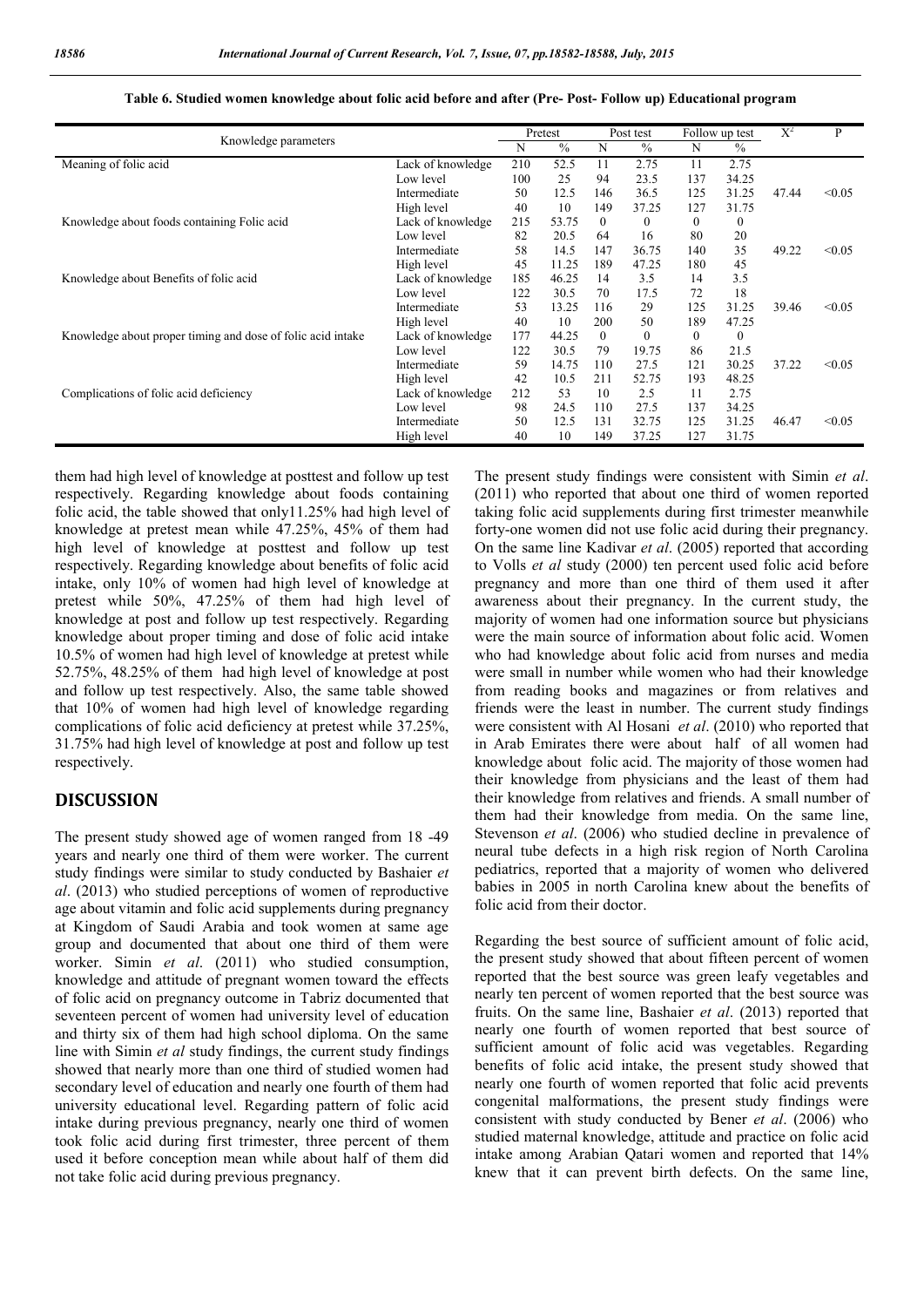Canfield *et al*. (2006) who studied folic acid awareness and supplementation among Texas women of child bearing age reported that twenty five percent of women knew that it could prevent birth defects. These differences may be due to differences in sampling techniques and educational status of studied women. Regarding women knowledge about folic acid (meaning of folic acid, foods containing folic acid, benefits of folic acid, appropriate time and dose of folic acid, complications of folic acid deficiency), nearly ten percent of women had high level of knowledge, nearly one third of women had low level of knowledge and nearly half of them had no knowledge about folic acid before educational program. The present study finding were matching with the findings of study conducted by Hedyeh *et al*. (2012) who studied awareness of pregnant women about folic acid supplementation in Iran and reported that nearly eight percent of women had high level of knowledge, and nearly thirty percent of them had low level of knowledge and added that only eighteen percent knew about folic acid benefits and nine percent knew what folic acid is.

The present study showed that after educational program, nearly half of women had high level of knowledge and nearly one third of studied women had intermediate level of knowledge regarding meaning of folic acid, foods containing folic acid, benefits of folic acid, proper timing and dose of folic acid and complications of folic acid deficiency. The findings of present study were matching with findings of study conducted by Laura *et al*. (2014) who studied women's knowledge and periconceptional use of folic acid: data from three birth centers in Italy and reported that most of those women said they knew the role of folic acid in reducing risks of spina bifida and NTDs and more than half of them knew when it should be taken after counseling on folic acid provided by gynecologist/general practitioner in anticipation of- and during pregnancy.

# **Conclusion**

- Based on findings of present study, it was found that, majority of women took folic acid at first trimester. The main source of women knowledge about folic acid was mainly from physicians. Majority of women were not aware about meaning of folic acid, benefits, proper time, dose, foods containing folic acid and complications of folic acid deficiency.
- The study showed increase level of women knowledge about folic acid after nursing intervention which accomplished through designing, implementing and evaluating educational program about folic acid (meaning, benefits, foods containing folic acid, proper timing and dosage of folic acid and complications of folic acid deficiency) than before nursing intervention.

#### **Recommendation**

1. Effective intervention programs to improve periconceptional intakes of folic acid among women at reproductive age are needed in maternal and child health centers which are feasible for large numbers of women.

- 2. Pre-marital counseling regarding periconceptional use of folic acid among prospective mothers at premartital counseling centers.
- 3. Further studies are needed to develop effective intervention for preventing and controlling of fetal complication e.g neural tube defects and maternal complications

#### **Acknowledgment**

The authors are grateful to the Head of Maternal and Child health centers at Menoufia governorate and also to participated women for providing help for data collection and cooperation to accomplish this study.

# **REFERENCES**

- Al Hosani, H. 2010. Transport of folate compounds into cells. *Eastern Mediterranean Health Journal*, (3).
- Bashaier, A., Anam, N., Khalid, N., Mohsen, R. 2013. Perceptions of women of reproductive age about vitamin and folic acid supplements during pregnancy, Taibah University, Almadinah Almunawwarah, Kingdom of Saudi Arabia. *Journal of Taibah University Medical Sciences*, 8(3), 199–204.
- Bener, A., Al Maadid, M, G., Al-Bast, D, A., Al-Marri, S. 2006. Maternal knowledge, attitude and practice on folic acid intake among Arabian Qatari women. *Reprod Toxicol*., 21(1): 21–25.
- Bjelakovic, G., Nikolova, D., Gluud, L.L., Simonetti ,R.G., Gluud C. 2007. Mortality in randomized trials of antioxidant supplements for primary and secondary prevention: systematic review and meta analysis. JAMA , 297(8): 842–857.
- Bolander, F.F. 2009. Vitamins: not just for enzymes. CurrO pin Investig Drugs, 7(10): 912–915.
- Canfield, M, A., Przybyla, S, M., Case, A, P., Ramadhani, T., Suarez, L., Dyer J. 2006. Folic acid awareness and supplementation among Texas women of childbearing age. *Prev Med*., 43:27-30.
- Cornelia, M. Ulrich. John, D. P. 2006. Folate Supplementation: Too Much of a Good Thing? Cancer Epidemiol Biomarkers Prev., 15(2).
- Gilbert, E.S., Harmon, J.S. 2003. Manual of high risk pregnancy and delivery. pp. 522–5.
- Hedyeh, R., Saied, B., Leila, A. 2012. Awareness of Pregnant Women about Folic Acid Supplementation in Iran. *Journal of Family and Reproductive Health*, 6 (4).
- Kadivar, M.R., Moradi, F., Massumi, S.J. 2005. Folic Acid Consumption in Fars Province, Southern Iran. *J Res Health Sci*, 5(2): 11-14.
- Kurian, D., Harrison, A., Chakraborty, A., Balraj, V. 2013. Determinants of knowledge regarding folic acid in periconceptional use among pregnant mothers in Southern India. *IOSR Journal of Dental and Medical Sciences*, 4 (3): 25-29.
- Larsen, R.H. 2006. Folic Acid, The effect of folate fortification of cereal-grain products on blood folate status, dietary folate intake, and dietary folate sources among adult.
- Laura, L., Giulia, A., Francesca, B., Emanuela, P., Michele, G. 2014. Women's knowledge and periconceptional use of